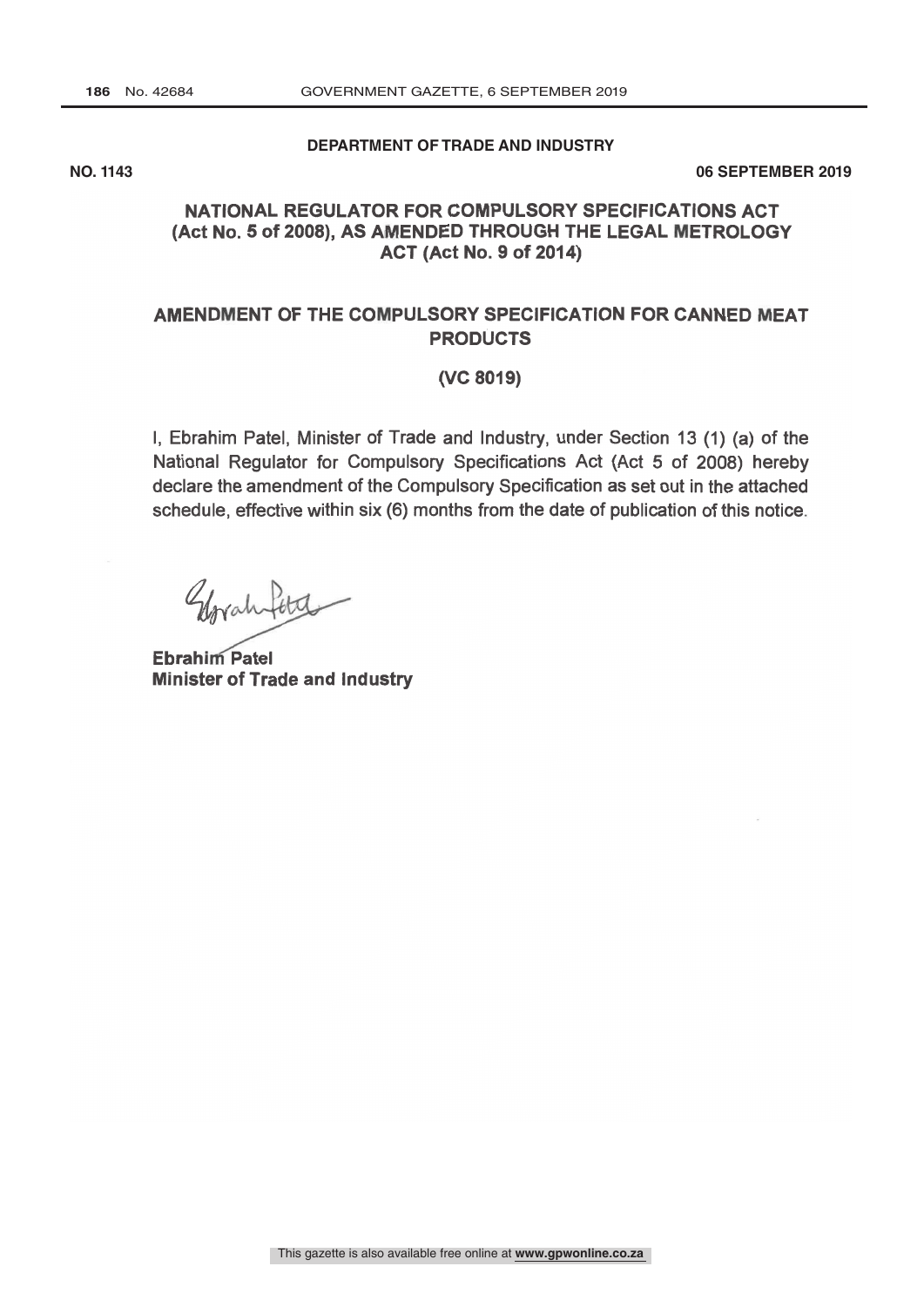# AMENDMENT OF THE COMPULSORY SPECIFICATION FOR CANNED MEAT PRODUCTS (VC 8019)

## **SCHEDULE**

#### $\overline{\mathbf{1}}$ **SCOPE**

1.1 This Compulsory Specification applies to the manufacture, production, processing and treatment of hermetically sealed (canned) meat products.

### 2 DEFINITIONS

2.1 For the purposes of this Compulsory Specification, the definitions in the latest edition of SANS (South African National Standard) 1675: The manufacture, production, processing and treatment of canned meat products, shall apply.

2.2 Any word or expression mentioned in this Compulsory Specification to which a meaning has been assigned in the National Regulator for Compulsory Specifications Act (Act No. 5 of 2008), as amended through Legal Metrology Act (Act No. 9 of 2014), shall have that meaning, unless the context otherwise indicates. In addition, the following definitions shall apply:

2.2.1 applicant: a handler, processor, packer, transporter, importer or exporter applying for approval of the product and /or factory or processing facility. The handler, processor, packer, transporter, importer or exporter shall be established within the Republic of South Africa.

**2.2.2 approval:** confirmation by the NRCS that the product and/or facility satisfies the requirements of this Compulsory Specification.

2.2.3 compulsory specification: a technical regulation document published in terms of Section 13(1) (a), (b) or (c) of the NRCS Act of 2008, (Act No.5 of 2008) as amended through the Legal Metrology Act (Act No. 9 of 2014). A Compulsory Specification lays down product characteristics and /or their related processes and production methods, including the applicable administrative provisions, with which compliance is mandatory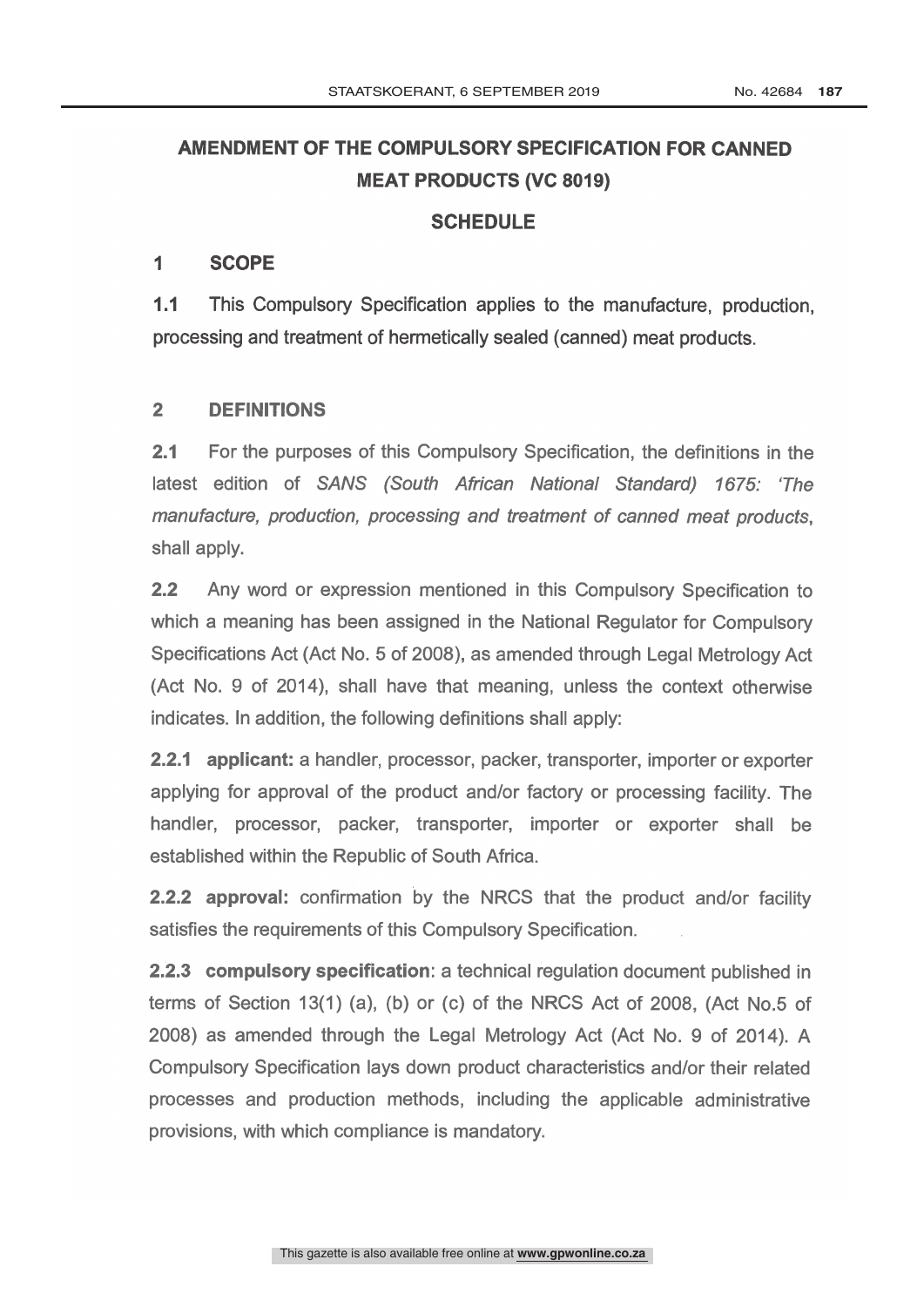2.2.4 conformity of production: satisfactory evidence that the handling, preparation, processing, packing, transportation, storage and quality of hermetically sealed (canned) meat products, produced for sale, continues to conform to the requirements of this Compulsory Specification.

2.2.5 factory/processing facility: premises preparing, handling, treating, processing, producing or packaging hermetically sealed (canned) meat products covered by this Compulsory Specification.

2.2.6 HACCP (Hazard Analysis and Critical Control Point): a system which identifies, evaluates, and controls hazards that are significant to food safety.

**2.2.7 NRCS:** the National Regulator for Compulsory Specifications, as established by the National Regulator for Compulsory Specifications Act, 2008 (Act No. 5 of 2008) as amended through the Legal Metrology Act (Act No. 9 of 2014).

2.2.8 official factory/processing facility number/code: a unique identification number or code allocated by the NRCS to a factory/processing facility in the Republic of South Africa.

2.2.9 product safety management system: a food safety management system implemented by a factory/processing facility based on the principles of HACCP as recommended by the Codex Alimentarius Commission.

2.2.10 OIE: World Organization for Animal Health

2.2.11 relevant national legislation: means the following Acts; Foodstuffs, Cosmetics and Disinfectants Act, 1972 (Act No 54 of 1972); NRCS Act 2008 (Act No.5 of 2008); Legal Metrology Act 2014 (Act No. 9 of 2014); Meat Safety Act, 2000 (Act No 40 of 2000), as amended from time to time and applicable regulations.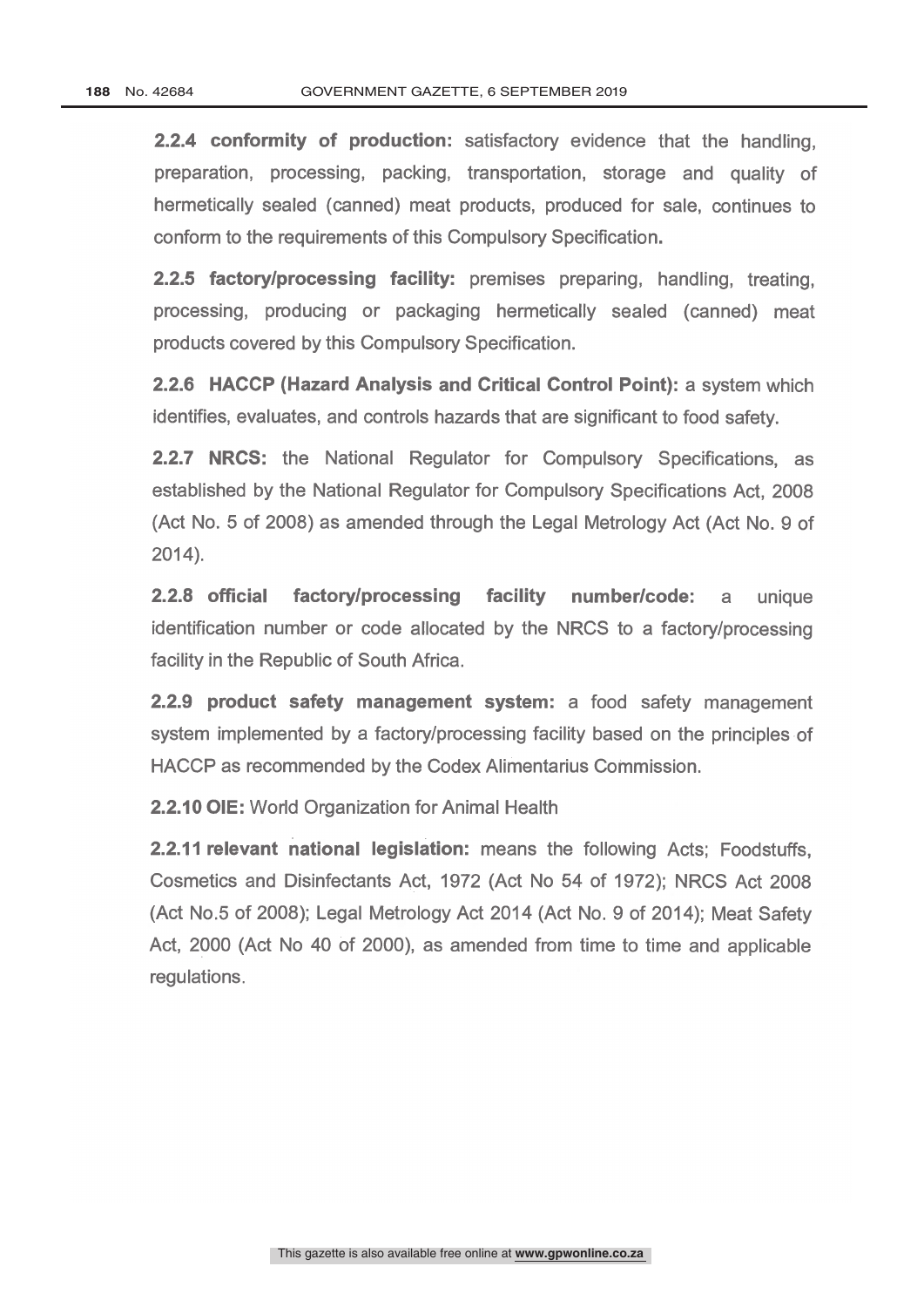### 3 GENERAL ADMINISTRATIVE REQUIREMENTS

3.1 All canned meat products to be offered for sale shall comply with the requirements of this Compulsory Specification.

3.2 The factory/processing facility for canned meat products in the Republic of South Africa shall be pre- approved by the NRCS for conformity of production requirements as prescribed in Annex  $A - A.1$ . A certificate of approval for the facility shall be issued by the NRCS. Such approval shall be reviewed annually, or more frequently as may be determined by the NRCS. For any other new products that were not part of the initial annual approval of the facility, the facility shall apply immediately to add new product/product ranges to the overall approved list.

3.3 The factory/processing facility may not dispatch or sell a canned meat product from the facility, without a valid NRCS approval certificate of compliance per each production batch for products produced in the Republic of South Africa.

3.4 Application for official inspection and approval of the product(s) shall be made to the NRCS for every consignment of canned meat products which are imported into South Africa, in accordance with the requirements of Annex A A.2.

3.5 Application for approval required for export or any other purposes as required by the applicant, shall be made in accordance with the requirements of Annex A - A.3.

3.6 The factory/processing facility shall provide the NRCS with satisfactory evidence of conformity of production on request.

3.7 . The factory/processing facility shall inform the NRCS of any change in process of production affecting any mandatory requirement of this Compulsory Specification. In the event of such change/s the NRCS may, at its discretion, demand the submission of fresh evidence of conformity or a new application for approval.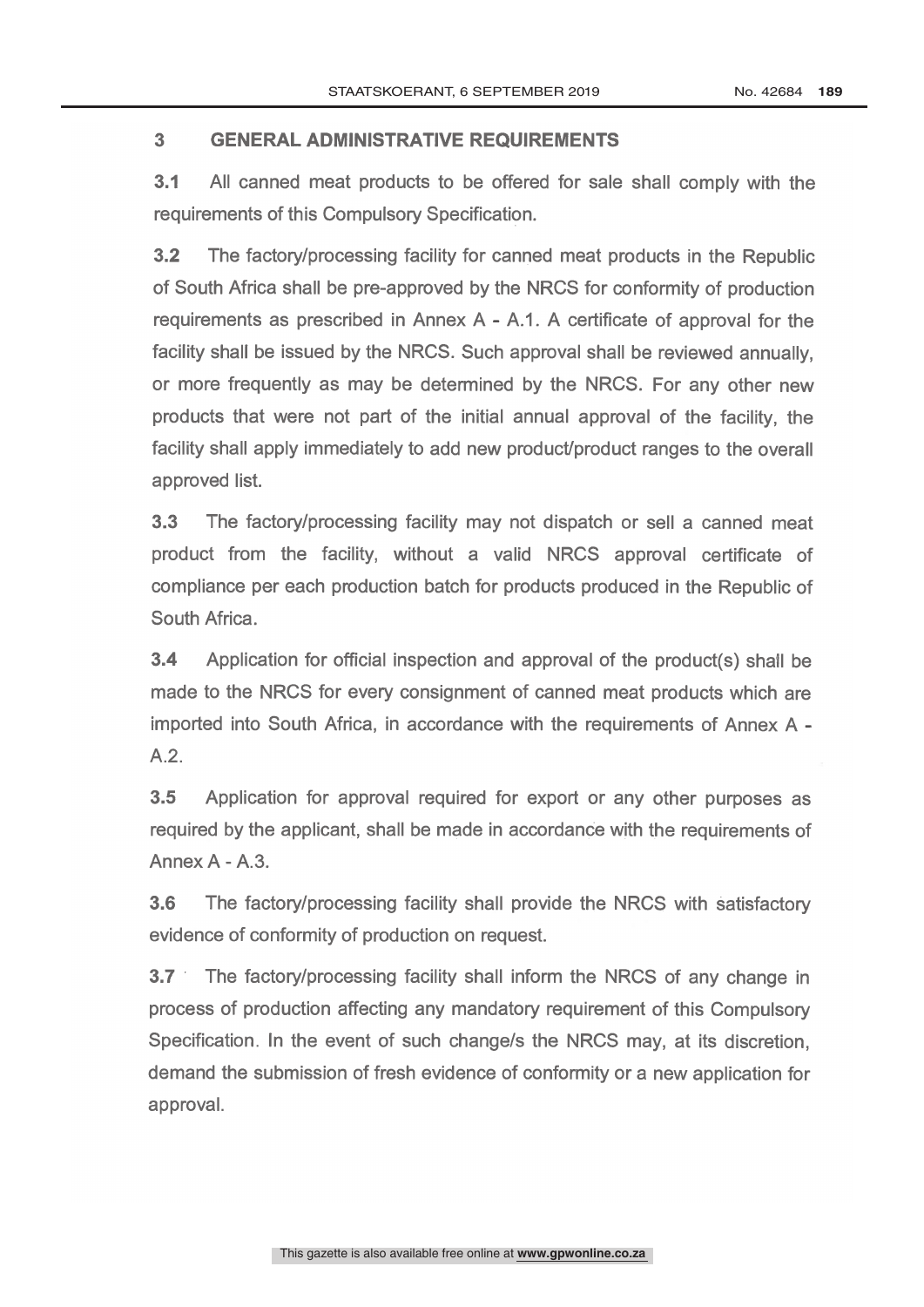3.8 The factory/processing facility shall immediately report any failure, of whatever nature, to conform to the requirements of this Compulsory Specification to the NRCS.

3.9 Approval granted by the NRCS to a factory/processing facility in accordance with 3.2 of this Compulsory Specification, may be suspended and/or ultimately withdrawn upon detection of non-compliance to the provisions of this Compulsory Specification. Reasons of such suspension or withdrawal will be provided to the applicant in writing and the facility shall not sell the identified products. No new batch(es)/production(s) shall be produced after the suspension of the facility, until new approval is granted by the NRCS or corrective actions are concluded.

3.10 A factory/processing facility whose approval has been suspended, must re -apply to the NRCS in writing within three (3) months of the date of suspension for a reassessment, otherwise approval for the establishment to operate in terms of this Compulsory Specification will be withdrawn.

3.11 A factory/processing facility shall notify the NRCS in writing when its operation is closing down, three (3) months before the effective date.

3.12 The testing of canned meat products against the requirements of this Compulsory Specification shall be done by microbiological and chemical test facilities that are accredited to use the referenced test methods or any other accredited method validated against the reference method, and giving results that are better, or at least equal, to the accuracy of the reference method. In the case where there are no test facilities available in the Republic of South Africa that are in compliance with the foregoing, the NRCS shall determine which facilities may be used in terms of its Conformity Assessment Policy.

3.13 The NRCS may for the purposes of inspection and verification of products, sample products according to the regulatory risk based sampling plans.

3.14 There will be fees applicable as prescribed in the regulation R924 of 15 October 2010, published under the NRCS Act.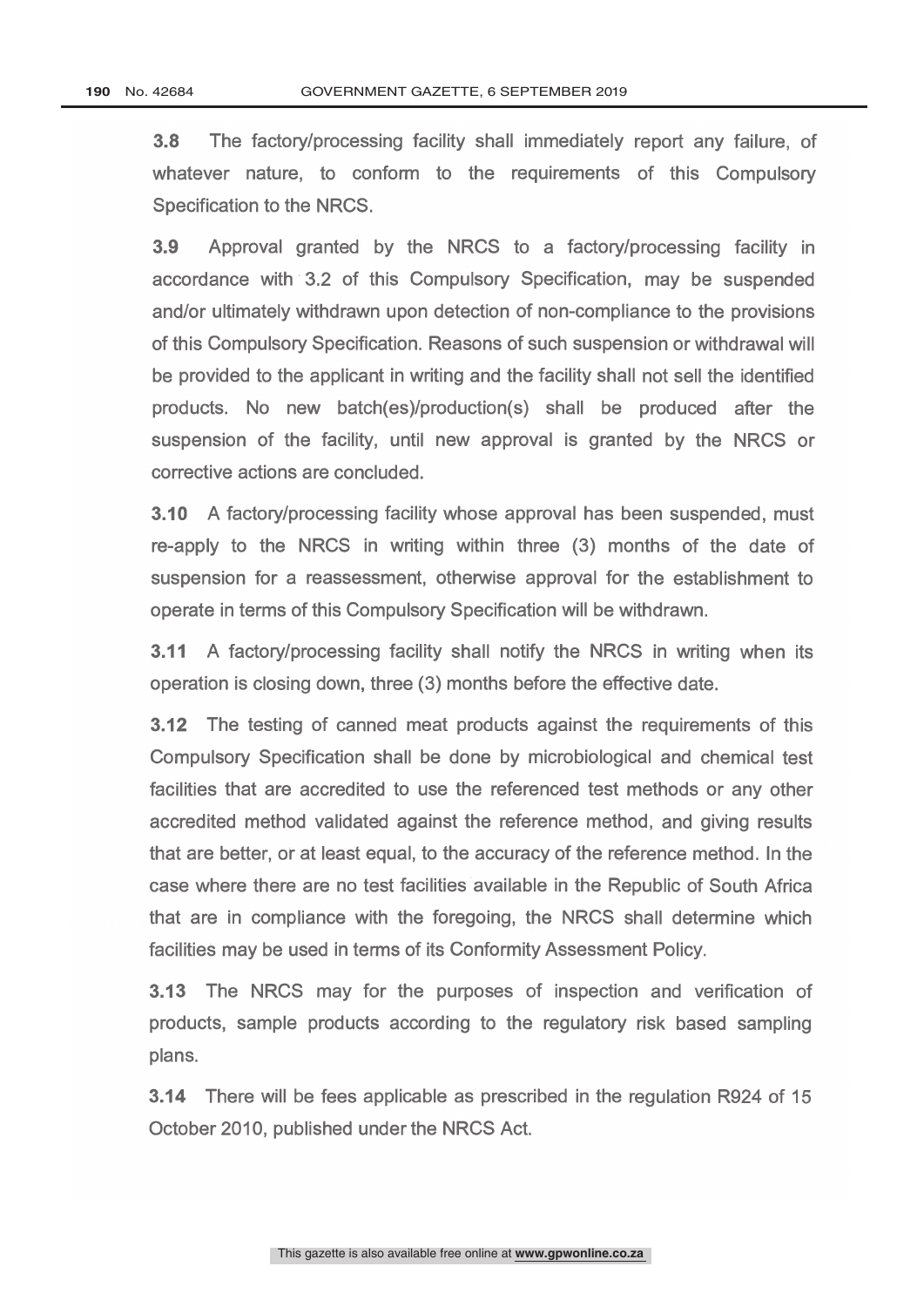#### $\overline{\mathbf{A}}$ **SPECIFIC REQUIREMENTS**

4.1 The manufacture, production, processing and treatment of canned meat products shall comply with the requirements of the latest edition of SANS 1675.

4.2 Manufacturers shall implement and maintain as a minimum an acceptable Food Safety & Quality Management system such as the HACCP System as recommended by the Codex Alimentarius Commission.

4.3 In the event of an amendment or revision of the SANS 1675 standard, the factory / processing facility shall be in compliance with the amended or revised requirements within six (6) months of publication of the amended or revised standard unless otherwise declared by a special notice by the Minister. If evidence of compliance to such amendments or revisions cannot be provided, the approval of the factory / processing facility may be withdrawn.

Note: The required World Trade Organization (WTO) transparency provision will also be considered in this period.

#### 5 MARKINGS AND LABELLING REQUIREMENTS

5.1 Canned meat products shall be marked in accordance with the requirements of the latest edition of SANS 1675 and shall include the official factory / processing facility number issued by the NRCS in accordance with section A 1.5 of this Compulsory Specification. In the case of imported products, a factory/processing number/ code applicable in the country of origin shall be made available to the NRCS.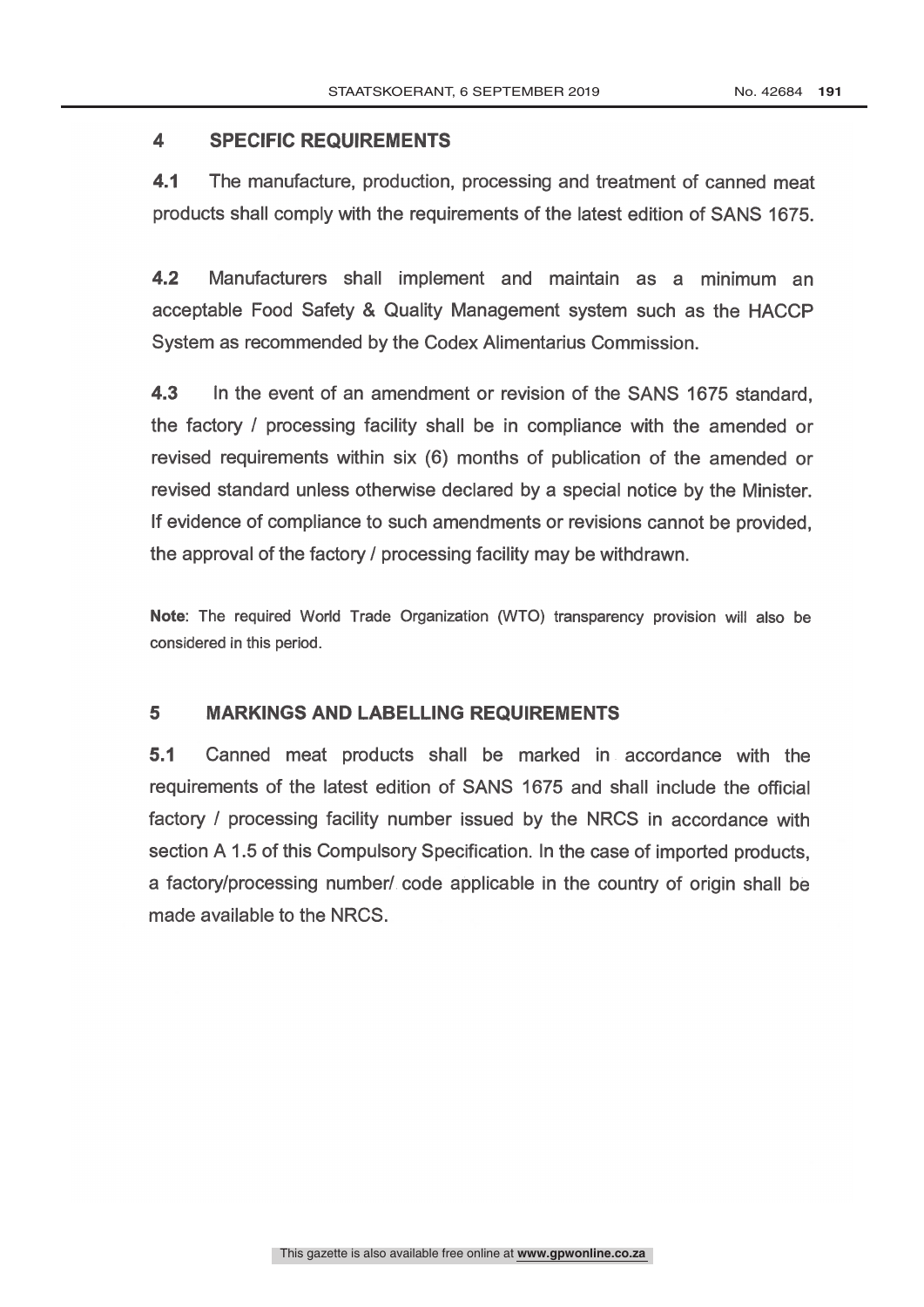#### ANNEX A

#### (Normative)

# A.1 APPLICATION FOR APPROVAL OF THE FACTORY/PROCESSING FACILITY AND APPROVAL OF CANNED MEAT PRODUCTS IN THE REPUBLIC OF SOUTH AFRICA

The applicant shall apply to the NRCS for approval of the facility. The application shall be accompanied by the following:

A.1.1 Details of the factory / processing facility for which approval is sought:

A.1.2 Documentation and records in support of an effective product safety management system, as required by clause 4.1 and 4.2 of this Compulsory Specification and SANS 1675. For new factory / processing facilities, provisional approval may be given for a period of three months, in order to generate the required documentation and records;

A.1.3 Information required by the NRCS for the measures taken by the applicant to ensure ongoing conformity with the requirements of this Compulsory Specification;

A.1.4 Any reasonable additional information to clarify the application as requested by the NRCS; and;

A.1.5 The NRCS shall issue an official factory / processing facility number upon approval.

# A.2 APPLICATION FOR APPROVAL OF IMPORTED CANNED MEAT PRODUCTS

A.2.1 Imported canned meat products must originate from a facility approved for export in the country of origin and have the applicable permits under the Meat Safety Act; 2000 (Act No 40 of 2000) and Animal Disease Act, 1984 (Act 35 of 1984) (including OIE directives) as required by Department of Agriculture.

A.2.2 The applicant shall apply to the nearest NRCS regional office as soon as the consignment is available (within thirty (30) calendar days) for sampling and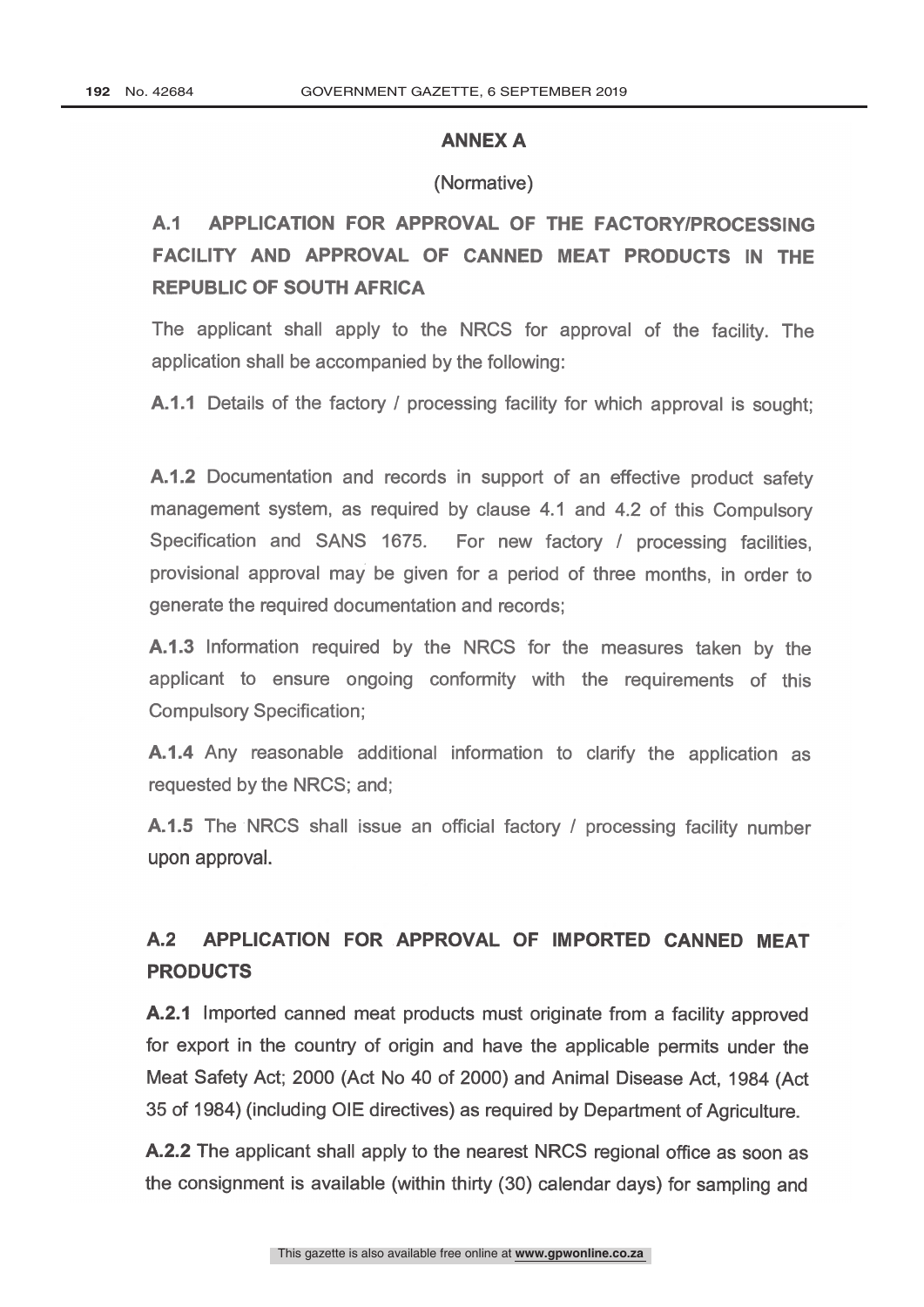visual inspection of the consignment. The NRCS will then conduct inspection and subsequent approval of the (imported) product (s).

A.2.3 Applicants shall supply details of the products per consignment for which inspection and approval is sought, by providing the following:

a) The applicable certificates as required by Department of Agriculture;

b) A health guarantee certificate (Annex B) containing evidence that imported products originate from a facility approved for export in the country of origin per consignment, for which approval is sought. The NRCS may also request that specific testing be performed;

c) Details of the imported product, bill of entry number (SARS release), quantity, batch codes and number of product per batch code(s), code list and bill of lading;

 $\mathsf{d}$ The date and place where it will be available for sampling and inspection;

 $e)$ Name and contact details of a contact person;

f) The number(s) of the bill(s) of entry and the date authorized by Customs Officials; and

g) The voyage number of the cargo carrier (vessel, aircraft) or registration number of vehicle.

A.2.4 Any reasonable additional information to clarify the application as requested by the NRCS.

# A.3 APPLICATION FOR EXPORT OF CANNED MEAT PRODUCTS

A.3.1 For locally produced products, where applicants require approval for export, applicants shall supply evidence of NRCS approval required in Annex - A.1 (clause 3.3) to Department of Agriculture.

A.3.2 Canned meat products for export shall be approved by Department of Agriculture according to the Veterinary Procedural Notices (VPN).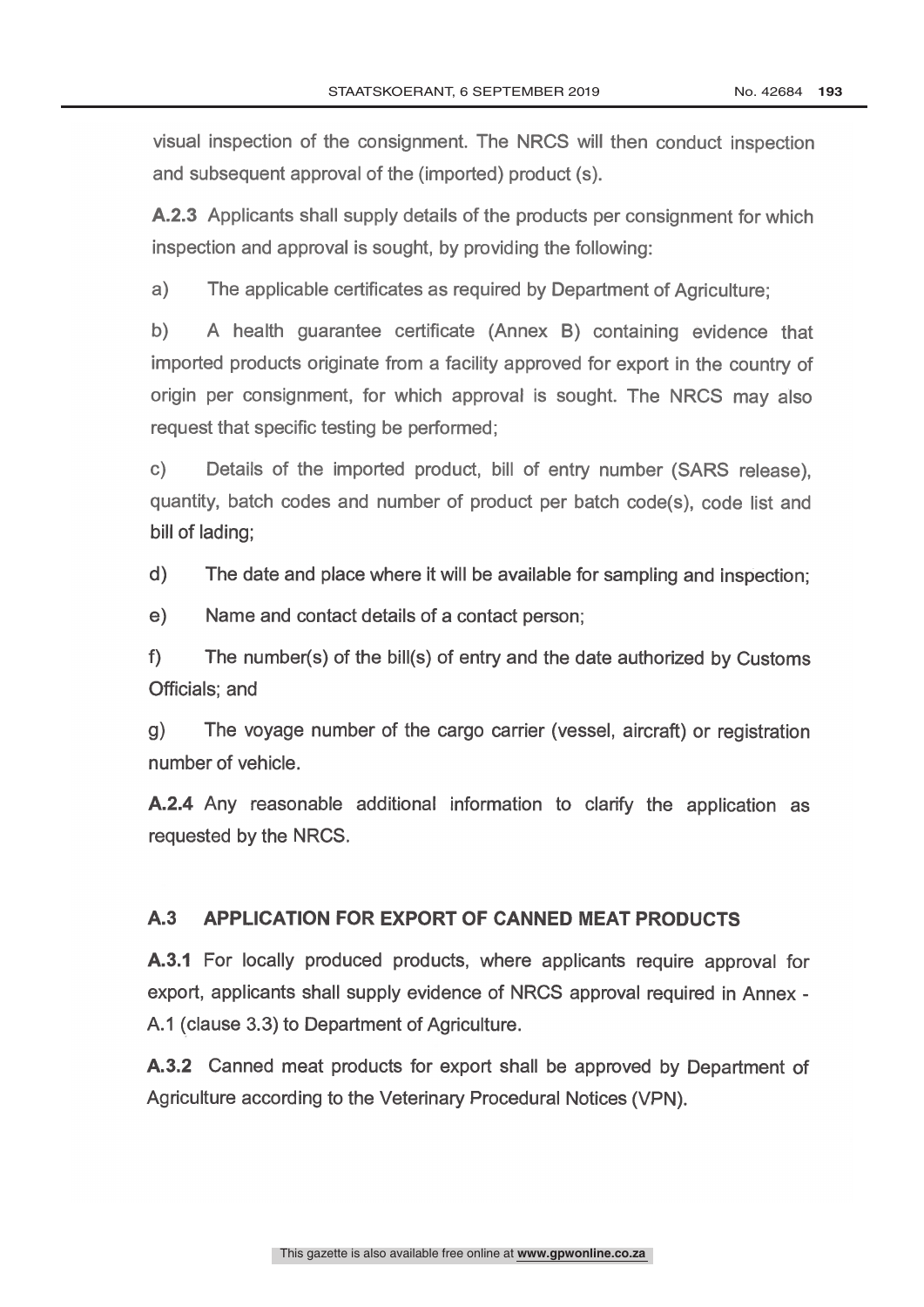#### A.4 GRANTING OF APPROVAL

A.4.1 The NRCS shall issue an approval certificate, to the applicant when all the requirements of this Compulsory Specification have been met.

- A.4.2 The NRCS shall assign a unique number to each approval certificate.
- A.4.3 An approvals certificate shall be the sole proof of approval by the NRCS.
- A.4.4 Once a factory/processing facility is approved, the NRCS will issue an establishment number.

### A.5 WITHDRAWAL OF APPROVAL

Any approval granted in respect of canned meat products to the factory / processing facility pursuant to this Compulsory Specification may be withdrawn at any time without prior notice, if compliance with the requirements of this Compulsory Specification have not been maintained. Re-applications will be treated as new applications.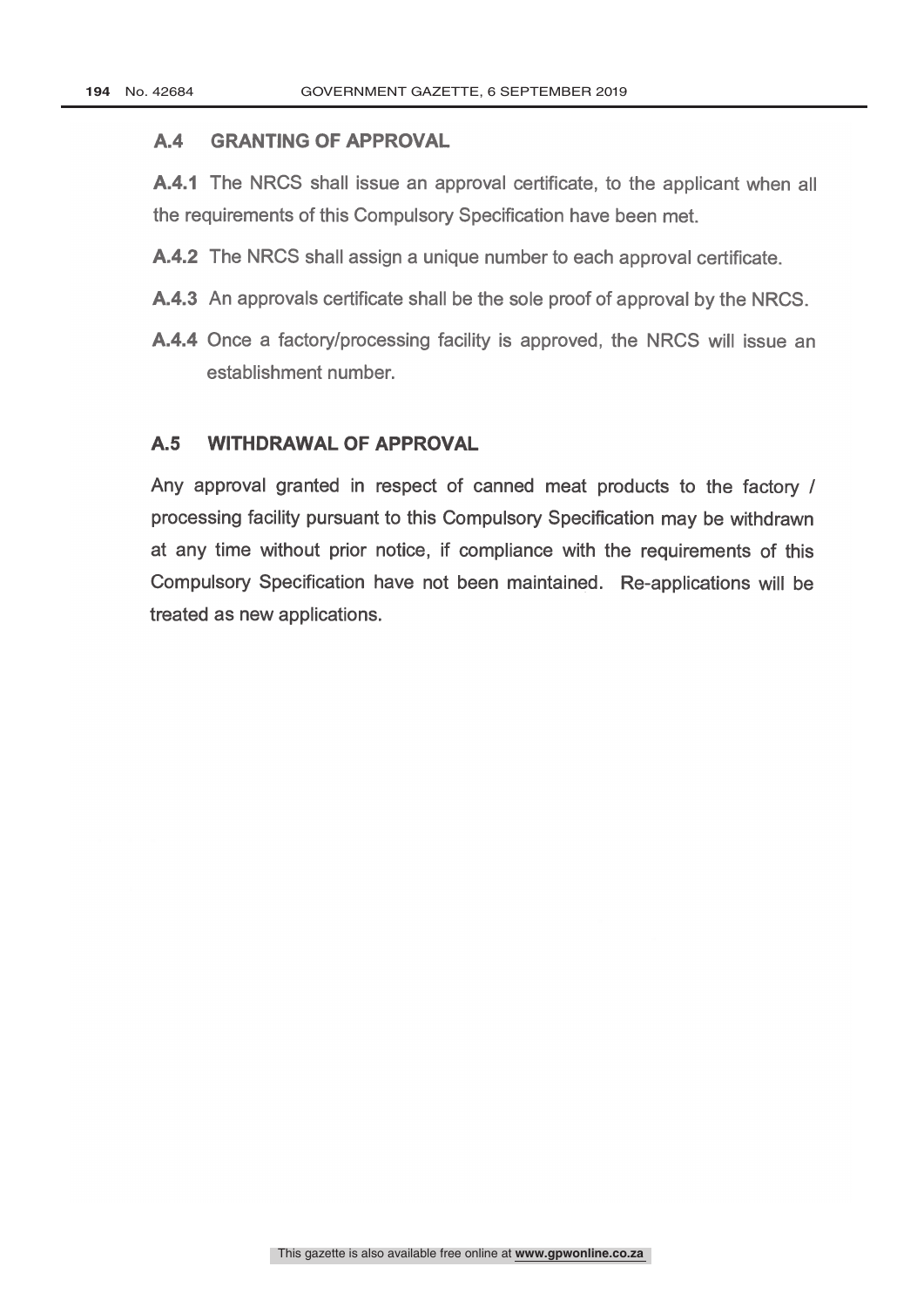### ANNEX B

# B.1 HEALTH GUARANTEES FOR IMPORTED CANNED MEAT PRODUCTS REGULATED UNDER THE NRCS

| (ON AUTHORITY'S OFFICIAL LETTERHEAD) Reference no.           |
|--------------------------------------------------------------|
|                                                              |
|                                                              |
|                                                              |
| <b>Identification of products</b><br>L.                      |
| True description of product:                                 |
|                                                              |
|                                                              |
|                                                              |
|                                                              |
|                                                              |
|                                                              |
| Temperature: Chilled (semi-preserved products)               |
|                                                              |
| Н.<br><b>Origin of Products</b>                              |
| Name and address of approved factories/processing facilities |
|                                                              |
|                                                              |
|                                                              |
| Ш.<br><b>Destination of products:</b>                        |
|                                                              |
|                                                              |
| Transport details: Sea Freight / Air freight / Other         |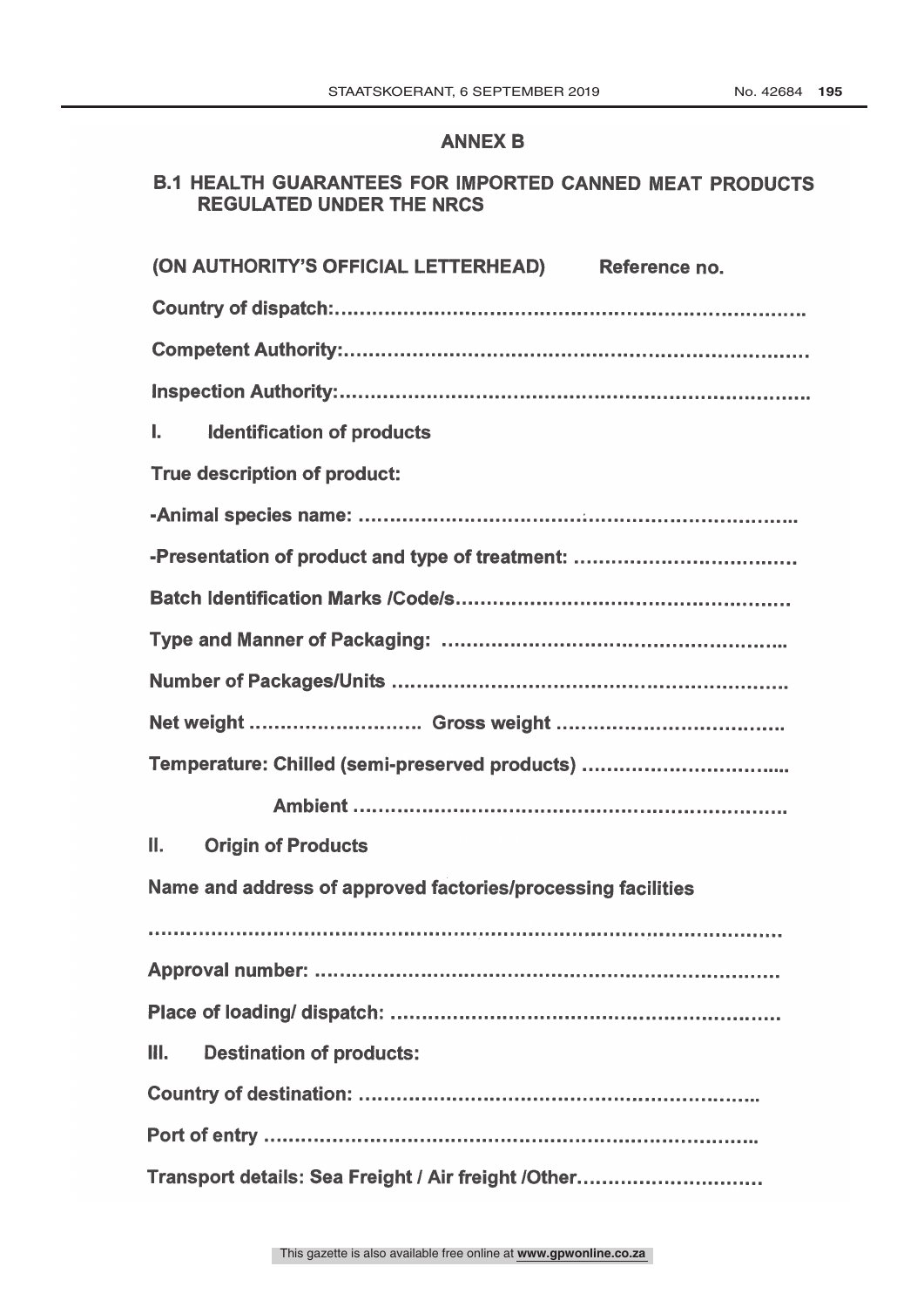Container number / Flight details: Seal number/ air waybill number: Consignor name and address: Consignee name and address:

# IV. Health attestation

#### The official inspector hereby certifies that:

- 1. The canned meat products specified above, have been farmed (where applicable), processed, packed and stored in a facility/ies approved by the Competent Authority.
- 2. The canned meat products comply/ies with the particular CODEX Standard for the specific product/s or where there is no such Standard, with the Compulsory Specifications/Technical Regulations legislated by the Republic of South Africa in terms of the National Regulator for Compulsory Specifications Act, 2008 (Act No.5 of 2008) as amended through the Legal Metrology Act, 2014 (Act No. 9 of 2014). and contained and referenced in the Compulsory Specification.
- 3. The processing plant/s specified above, is/are subject to regular inspection/audit by the Competent Authority in that country to ensure that production, processing practices and food safety systems are in compliance with requirements of the most updated versions of the general CODEX Principles for Food Hygiene and HACCP (CAC/RCP- 1969) and any animal health requirements to be controlled in terms of OIE Directives.
- 4. All products imported into the Republic of South Africa in terms of this Compulsory Specification shall comply with marking requirements as prescribed by the relevant National Legislations.
- 5. The products above:
	- 5.1. are free from microorganisms or substances originating from microorganisms in amounts as prescribed by relevant national legislation;
	- 5.2. shall not contain any other substances in amounts that may present a hazard to human health in accordance with relevant National Legislation.